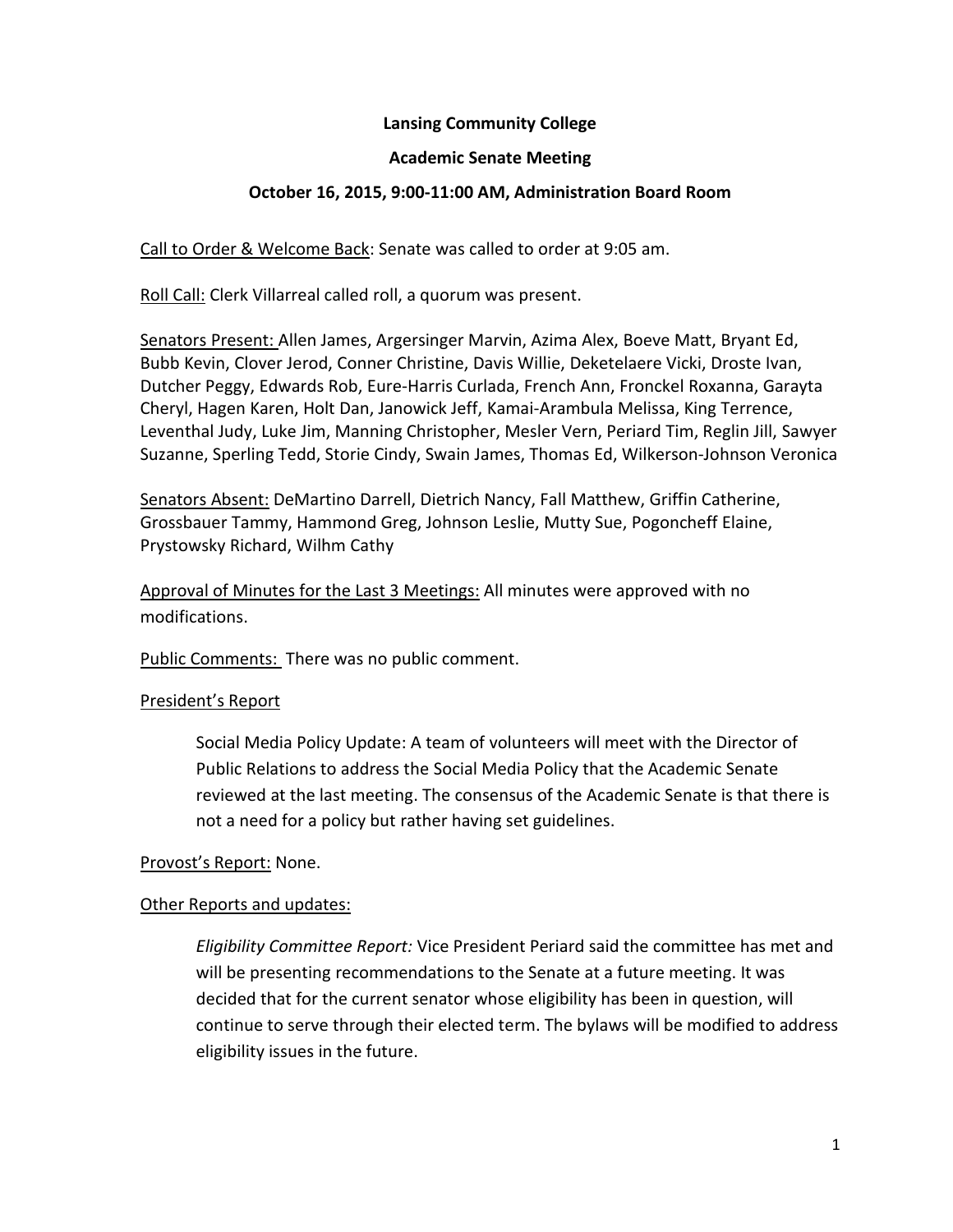*OER Summit Report and what lies ahead for OER:* Senator Luke gave an overview on how the OER Summit went. He said, that attending guest colleges and community members would like LCC to make the OER Summit an annual event.

- There will be a series of brown bag events related to OERs.
- The Provost is looking into getting more support for the OER movement at LCC.
- As a result of the OER Summit the Board of Trustees will be working with LCC faculty, administration and lawyers to revise the language in the Intellectual Property Policy so that it makes using and creating OERs easier for LCC employees.

*Curriculum Committee: Writing subcommittee Recommendation*-Senator Thomas handed out a recommendation to the Academic Senate. There was Senate and public discussion on this recommendation.

- There was an announcement that LCC Writing faculty member Dedria Humphries, in conjunction Provost Prystowsky, will be working on how writing will be used in the Technical Careers Division. Ms. Humphries will be also working with employers in the community to assess the type and extensiveness in which they require their employee's writing skills to be at.
- It was the sense of the Senate that there needs to clarification in the recommendations that were given and the Senate would like more time to review this. President Janowick asked Senators to contact him with questions or concerns with this recommendation. President Janowick stated, that if no issues are brought to his attention before the next meeting, he will add the *Writing Recommendation* to the October 30<sup>th</sup> agenda.

*CASL update*: Senator Dutcher gave an update on CASL. The new Director of Assessment, Karen Hicks, is on board with the work that CASL is doing. There is and will continue to be scheduled drop-in sessions.

### Discussion items:

*Credentialing Issue update from Vicki Deketelaere and Eric Snider:* Senator Deketelaere stated that with the credentialing review LCC has a number of checks and balances in this process. Each person's credentialing has been reviewed several times. Administrator Eric Snider discussed how courses and credentials for faculty were/are evaluated. There was discussion on how the courses were sorted and what credentials were required for each course category. A *FAQ: Related to Program of Study Outcomes Identification* about credentialing that addresses some of the questions and concerns about the process will be sent to the Academic Senate.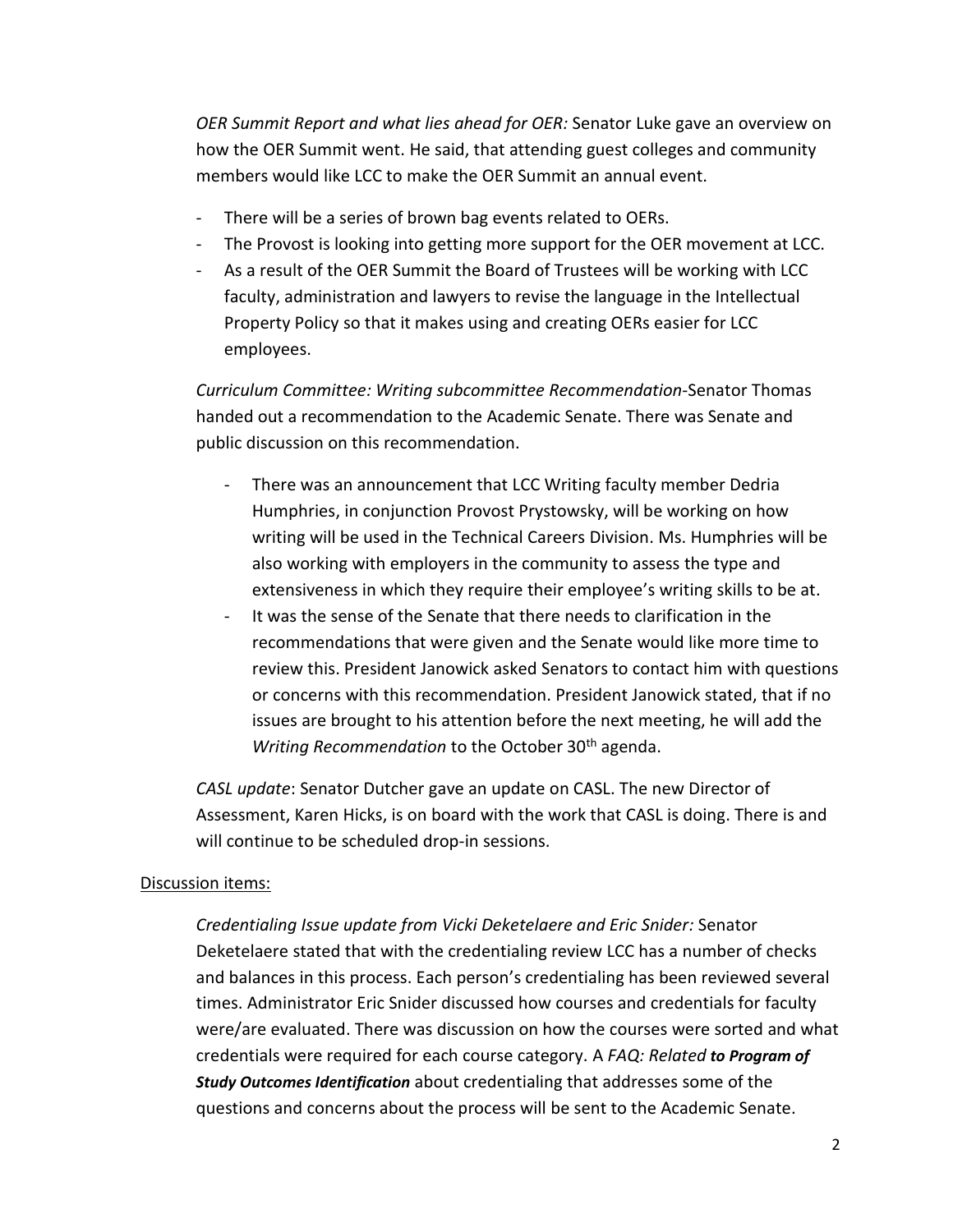There was Senate and public discussion about how faculty will be able to create a plan along with program/division directors to meet criteria for courses they are or would like to teach, if they do not currently meet minimum criteria. Senator Deketelaere emphasized that if there are questions about HLC to please contact [Mary Laatsch,](mailto:laatsm@star.lcc.edu) do not contact HLC directly. President Janowick asked that after the HLC reaccreditation is completed if there would be a debriefing take place to determine why there have been problems and create a plan on how these problems will be resolved in the future.

*HLC Site Visit update:* Member at Large Luke gave an update on the upcoming HLC visit. He stated that by September of 2017 all schools will have to be 100% compliant, there will not be any leeway. LCC has to be reviewed for reaccreditation every 8 years. Member at Large Luke explained that there are three levels of compliance: federal compliance, assumed practices, and 5 criteria (each of which has 20 subcomponents).

- Senator Deketelaere announced that there will be an accreditation web page that will be live by November  $1<sup>st</sup>$ .
- President Janowick stated that this is the first time that LCC is going through a reaccreditation while having an Academic Senate. This reflects well on LCC for the HLC visit.

# Action Items:

*Establish by-laws revision committee:* President Janowick asked if there would be objections to forming this committee. There were no objections. He appointed Academic Senate Secretary Manning to lead the team. President Janowick asked Senator Conner to be on the committee since she was on the original team that established the bylaws.

*Establish Concourse subcommittee*: President Janowick asked Senator Holt to start that team. He clarified that he was not appointing Senator Holt to lead the group just to form it. President Janowick asked if there were any objections to the establishment of the subcommittee or Senator Holt's involvement. There were no objections.

### Potential Future Agenda Items

- Senate "future picture" discussion
- Committee structure/membership